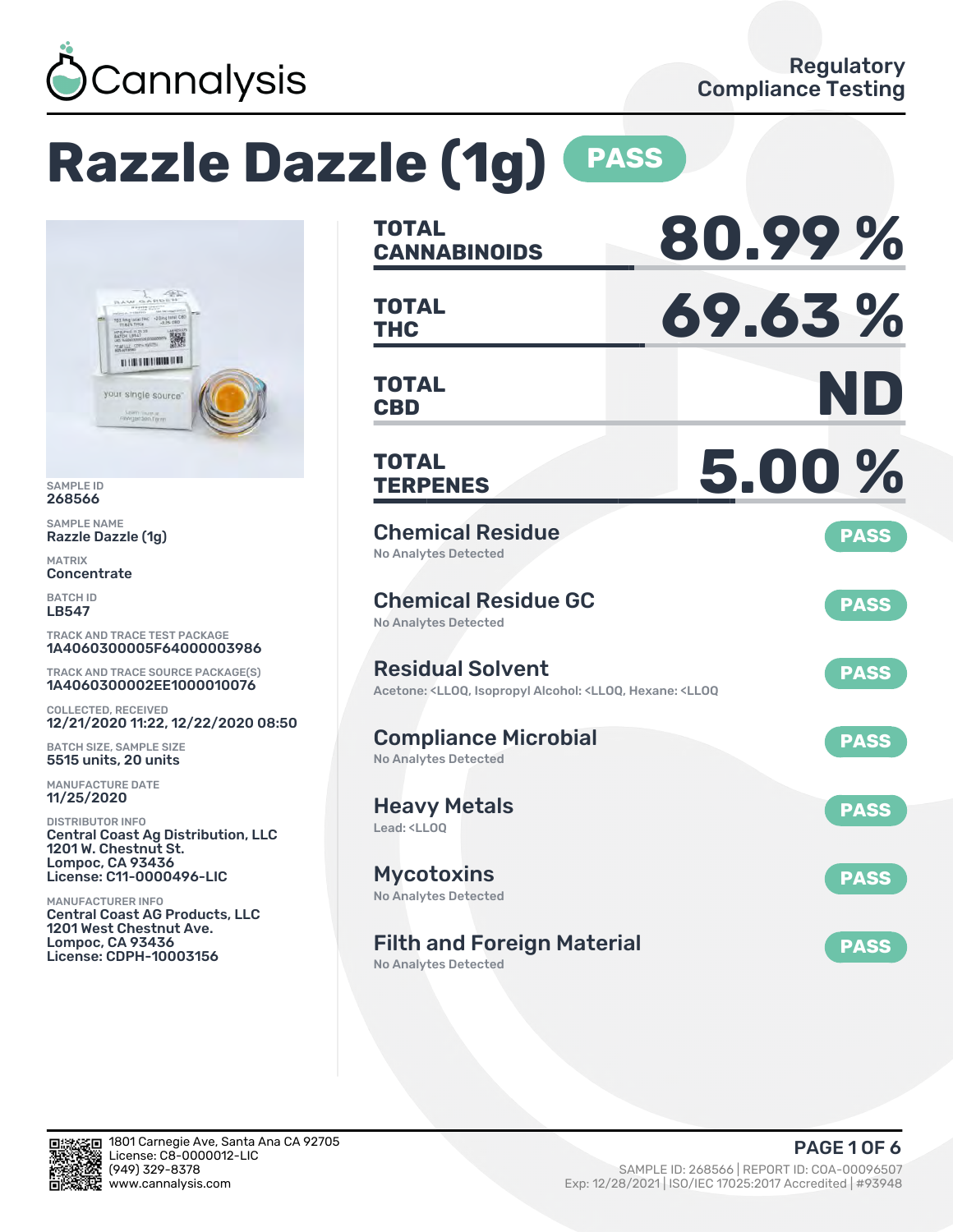

## CANNABINOID ANALYSIS

Total THC,CBD value(s) have been decarboxylated.

| TOTAL THC:          | 696.3 mg/g (69.63 %), 696.3 mg per package |
|---------------------|--------------------------------------------|
| TOTAL CBD:          | ND                                         |
| TOTAL CANNABINOIDS: | 809.9 mg/g (80.99 %)                       |

UNIT OF MEASUREMENT: Milligrams per Gram(mg/g)

| <b>ANALYTE</b>         | <b>RESULT</b>        | LOD    | <b>LLOO</b> | <b>ANALYTE</b>   | <b>RESULT</b>           | <b>LOD</b> | <b>LLOO</b> |
|------------------------|----------------------|--------|-------------|------------------|-------------------------|------------|-------------|
| THCa                   | 767.9 mg/g (76.79 %) | 0.2000 | 0.4000      | CBD <sub>v</sub> | ND.                     | 0.2000     | 0.4000      |
| D9THC                  | 22.84 mg/g (2.284 %) | 0.2000 | 0.4000      | CBGa             | 16.12 mg/g (1.612 %)    | 0.2000     | 0.4000      |
| D8THC                  | <b>ND</b>            | 0.2000 | 0.4000      | <b>CBG</b>       | $3.006$ mg/g (0.3006 %) | 0.2000     | 0.4000      |
| <b>THC<sub>v</sub></b> | <b>ND</b>            | 0.2000 | 0.4000      | <b>CBN</b>       | ND.                     | 0.2000     | 0.4000      |
| CBDa                   | <b>ND</b>            | 0.2000 | 0.4000      | <b>CBC</b>       | ND.                     | 0.2000     | 0.4000      |
| CBD                    | <b>ND</b>            | 0.2000 | 0.4000      |                  |                         |            |             |

#### ADDITIONAL INFORMATION

| Method:              | SOP-TECH-001 | Sample Prepped: 12/24/2020 09:30  | Sample Approved: 12/24/2020 17:16  |  |
|----------------------|--------------|-----------------------------------|------------------------------------|--|
| Instrument: UPLC-DAD |              | Sample Analyzed: 12/24/2020 09:33 | Prep-Analytical Batch: 25016-19523 |  |



## TERPENE ANALYSIS

| UNIT OF MEASUREMENT: | Milligrams per Gram(mg/g) |
|----------------------|---------------------------|
|                      |                           |

| <b>ANALYTE</b>                                                                                                                                                             | <b>RESULT</b>                                                                                                        | <b>LOD</b> | <b>LLOQ</b> | <b>ANALYTE</b>         | <b>RESULT</b>                                      | <b>LOD</b> | <b>LLOQ</b> |
|----------------------------------------------------------------------------------------------------------------------------------------------------------------------------|----------------------------------------------------------------------------------------------------------------------|------------|-------------|------------------------|----------------------------------------------------|------------|-------------|
| 3-Carene                                                                                                                                                                   | <b>ND</b>                                                                                                            | 0.5000     | 1.000       | Alpha bisabolol        | 2.025 mg/g $(0.2025\%)$                            | 0.5000     | 1.000       |
| Alpha cedrene                                                                                                                                                              | <b>ND</b>                                                                                                            | 0.5000     | 1.000       | Alpha humulene         | 3.300 mg/g (0.3300 %)                              | 0.5000     | 1.000       |
| Alpha pinene                                                                                                                                                               | 1.210 mg/g $(0.1210 \%)$                                                                                             | 0.5000     | 1.000       | Alpha terpinene        | <b>ND</b>                                          | 0.5000     | 1.000       |
| Alpha terpineol                                                                                                                                                            | $0.8013$ mg/g $(0.0801\%)$                                                                                           | 0.3300     | 0.6500      | Beta caryophyllene     | 12.54 mg/g (1.254 %)                               | 0.5000     | 1.000       |
| Beta myrcene                                                                                                                                                               | 14.03 mg/g (1.403 %)                                                                                                 | 0.5000     | 1.000       | Beta pinene            | 1.276 mg/g $(0.1276%)$                             | 0.6100     | 1.210       |
| <b>Borneol</b>                                                                                                                                                             | <b>ND</b>                                                                                                            | 0.5000     | 1.000       | Camphene               | <b>ND</b>                                          | 0.5000     | 1.000       |
| Camphor                                                                                                                                                                    | <b>ND</b>                                                                                                            | 0.5000     | 1.000       | Caryophyllene oxide ND |                                                    | 0.5000     | 1.000       |
| Cedrol                                                                                                                                                                     | <b>ND</b>                                                                                                            | 0.5000     | 1.000       | Cis nerolidol          | <b>ND</b>                                          | 0.5000     | 1.000       |
| Eucalyptol                                                                                                                                                                 | <b>ND</b>                                                                                                            | 0.5000     | 1.000       | Fenchol                | <lloq< td=""><td>0.5000</td><td>1.000</td></lloq<> | 0.5000     | 1.000       |
| Fenchone                                                                                                                                                                   | <b>ND</b>                                                                                                            | 0.5000     | 1.000       | Gamma terpinene        | <b>ND</b>                                          | 0.5000     | 1.000       |
| Gamma terpineol                                                                                                                                                            | <b>ND</b>                                                                                                            | 0.1000     | 0.2100      | Geranyl acetate        | <b>ND</b>                                          | 0.5000     | 1.000       |
| Guaiol                                                                                                                                                                     | <ll0q< td=""><td>0.5000</td><td>1.000</td><td>Isoborneol</td><td><b>ND</b></td><td>0.5000</td><td>1.000</td></ll0q<> | 0.5000     | 1.000       | Isoborneol             | <b>ND</b>                                          | 0.5000     | 1.000       |
| Isopulegol                                                                                                                                                                 | <b>ND</b>                                                                                                            | 0.5000     | 1.000       | Limonene               | 6.039 mg/g (0.6039 %)                              | 0.5000     | 1.000       |
| Linalool                                                                                                                                                                   | 1.788 mg/g $(0.1788\%)$                                                                                              | 0.5000     | 1.000       | Menthol                | <b>ND</b>                                          | 0.5000     | 1.000       |
| Ocimene 1                                                                                                                                                                  | <b>ND</b>                                                                                                            | 0.1600     | 0.3100      | Ocimene 2              | 3.227 mg/g (0.3227 %)                              | 0.3500     | 0.6900      |
| P-cymene                                                                                                                                                                   | <b>ND</b>                                                                                                            | 0.5200     | 1.050       | P-mentha-1,5-diene ND  |                                                    | 0.5000     | 1.000       |
| Pulegone                                                                                                                                                                   | <b>ND</b>                                                                                                            | 0.5000     | 1.000       | Sabinene               | <b>ND</b>                                          | 0.5000     | 1.000       |
| Sabinene hydrate                                                                                                                                                           | <b>ND</b>                                                                                                            | 0.5000     | 1.000       | Terpinolene            | 3.838 mg/g $(0.3838\%)$                            | 0.5000     | 1.000       |
| Trans beta farnesene <ll00< td=""><td></td><td>0.5000</td><td>1.000</td><td><b>Trans nerolidol</b></td><td><lloq< td=""><td>0.5000</td><td>1.000</td></lloq<></td></ll00<> |                                                                                                                      | 0.5000     | 1.000       | <b>Trans nerolidol</b> | <lloq< td=""><td>0.5000</td><td>1.000</td></lloq<> | 0.5000     | 1.000       |
| Valencene                                                                                                                                                                  | <b>ND</b>                                                                                                            | 0.5000     | 1.000       |                        |                                                    |            |             |

#### ADDITIONAL INFORMATION



Method: SOP-TECH-027 Sample Prepped: 12/22/2020 15:18 Sample Approved: 12/23/2020 16:05 Prep-Analytical Batch: 24919-19426



1801 Carnegie Ave, Santa Ana CA 92705 License: C8-0000012-LIC<br>(949) 329-8378

## PAGE 2 OF 6

(949) 329-8378 SAMPLE ID: 268566 | REPORT ID: COA-00096507 Exp: 12/28/2021 | ISO/IEC 17025:2017 Accredited | #93948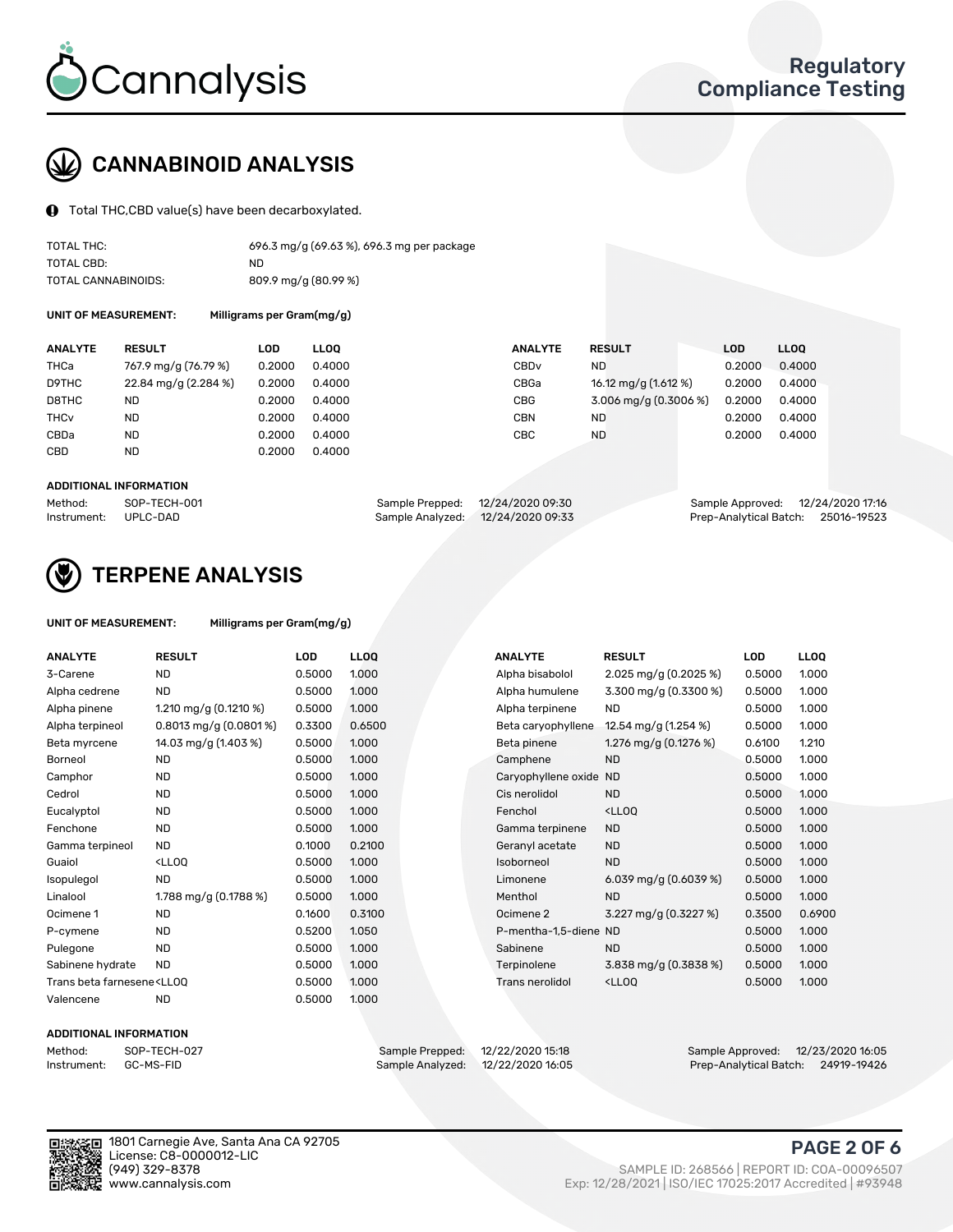

## CHEMICAL RESIDUE ANALYSIS PASS

UNIT OF MEASUREMENT: Micrograms per Gram(ug/g)

| <b>ANALYTE</b>    | <b>RESULT</b> | <b>LOD</b> | LLOQ   | <b>ACTION LEVEL</b> |      | <b>ANALYTE</b>      | <b>RESULT</b> | LOD    | <b>LLOQ</b> | <b>ACTION LEVEL</b> |      |
|-------------------|---------------|------------|--------|---------------------|------|---------------------|---------------|--------|-------------|---------------------|------|
| Abamectin         | <b>ND</b>     | 0.0200     | 0.0400 | 0.1000              | Pass | Acephate            | <b>ND</b>     | 0.0200 | 0.0400      | 0.1000              | Pass |
| Acequinocyl       | <b>ND</b>     | 0.0200     | 0.0400 | 0.1000              | Pass | Acetamiprid         | <b>ND</b>     | 0.0200 | 0.0400      | 0.1000              | Pass |
| Aldicarb          | <b>ND</b>     | 0.0200     | 0.0400 | 0.0                 | Pass | Azoxystrobin        | <b>ND</b>     | 0.0200 | 0.0400      | 0.1000              | Pass |
| Bifenazate        | <b>ND</b>     | 0.0200     | 0.0400 | 0.1000              | Pass | <b>Bifenthrin</b>   | <b>ND</b>     | 0.0200 | 0.0400      | 3.000               | Pass |
| Boscalid          | <b>ND</b>     | 0.0200     | 0.0400 | 0.1000              | Pass | Carbaryl            | <b>ND</b>     | 0.0200 | 0.0400      | 0.5000              | Pass |
| Carbofuran        | <b>ND</b>     | 0.0200     | 0.0400 | 0.0                 | Pass | Chlorantraniliprole | <b>ND</b>     | 0.0200 | 0.0400      | 10.00               | Pass |
| Clofentezine      | <b>ND</b>     | 0.0200     | 0.0400 | 0.1000              | Pass | Coumaphos           | <b>ND</b>     | 0.0200 | 0.0400      | 0.0                 | Pass |
| Cyfluthrin        | <b>ND</b>     | 0.4000     | 1.000  | 2.000               | Pass | Cypermethrin        | <b>ND</b>     | 0.4000 | 1.000       | 1.000               | Pass |
| Daminozide        | <b>ND</b>     | 0.0200     | 0.0400 | 0.0                 | Pass | Diazinon            | <b>ND</b>     | 0.0200 | 0.0400      | 0.1000              | Pass |
| <b>Dichlorvos</b> | <b>ND</b>     | 0.0200     | 0.0400 | 0.0                 | Pass | Dimethoate          | <b>ND</b>     | 0.0200 | 0.0400      | 0.0                 | Pass |
| Dimethomorph      | <b>ND</b>     | 0.0200     | 0.0400 | 2.000               | Pass | Ethoprophos         | <b>ND</b>     | 0.0200 | 0.0400      | 0.0                 | Pass |
| Etofenprox        | <b>ND</b>     | 0.0200     | 0.0400 | 0.0                 | Pass | Etoxazole           | <b>ND</b>     | 0.0200 | 0.0400      | 0.1000              | Pass |
| Fenhexamid        | <b>ND</b>     | 0.0200     | 0.0400 | 0.1000              | Pass | Fenoxycarb          | <b>ND</b>     | 0.0200 | 0.0400      | 0.0                 | Pass |
| Fenpyroximate     | <b>ND</b>     | 0.0200     | 0.0400 | 0.1000              | Pass | Fipronil            | <b>ND</b>     | 0.0400 | 0.1000      | 0.0                 | Pass |
| Flonicamid        | <b>ND</b>     | 0.0200     | 0.0400 | 0.1000              | Pass | Fludioxonil         | <b>ND</b>     | 0.0200 | 0.0400      | 0.1000              | Pass |
| Hexythiazox       | <b>ND</b>     | 0.0200     | 0.0400 | 0.1000              | Pass | Imazalil            | <b>ND</b>     | 0.0200 | 0.0400      | 0.0                 | Pass |
| Imidacloprid      | <b>ND</b>     | 0.0200     | 0.0400 | 5.000               | Pass | Kresoxim methyl     | <b>ND</b>     | 0.0200 | 0.0400      | 0.1000              | Pass |
| Malathion         | <b>ND</b>     | 0.0200     | 0.0400 | 0.5000              | Pass | Metalaxyl           | <b>ND</b>     | 0.0200 | 0.0400      | 2.000               | Pass |
| Methiocarb        | <b>ND</b>     | 0.0200     | 0.0400 | 0.0                 | Pass | Methomyl            | <b>ND</b>     | 0.0200 | 0.0400      | 1.000               | Pass |
| Mevinphos         | <b>ND</b>     | 0.0200     | 0.0400 | 0.0                 | Pass | Myclobutanil        | <b>ND</b>     | 0.0200 | 0.0400      | 0.1000              | Pass |
| Naled             | <b>ND</b>     | 0.0200     | 0.0400 | 0.1000              | Pass | Oxamyl              | <b>ND</b>     | 0.0200 | 0.0400      | 0.5000              | Pass |
| Paclobutrazol     | <b>ND</b>     | 0.0200     | 0.0400 | 0.0                 | Pass | Permethrins         | <b>ND</b>     | 0.0400 | 0.1000      | 0.5000              | Pass |
| Phosmet           | <b>ND</b>     | 0.0200     | 0.0400 | 0.1000              | Pass | Piperonyl butoxide  | <b>ND</b>     | 0.0200 | 0.0400      | 3.000               | Pass |
| Prallethrin       | <b>ND</b>     | 0.0200     | 0.0400 | 0.1000              | Pass | Propiconazole       | <b>ND</b>     | 0.0200 | 0.0400      | 0.1000              | Pass |
| Propoxur          | <b>ND</b>     | 0.0200     | 0.0400 | 0.0                 | Pass | Pyrethrins          | <b>ND</b>     | 0.0200 | 0.0400      | 0.5000              | Pass |
| Pyridaben         | <b>ND</b>     | 0.0200     | 0.0400 | 0.1000              | Pass | Spinetoram          | <b>ND</b>     | 0.0200 | 0.0400      | 0.1000              | Pass |
| Spinosad          | <b>ND</b>     | 0.0300     | 0.0700 | 0.1000              | Pass | Spiromesifen        | <b>ND</b>     | 0.0200 | 0.0400      | 0.1000              | Pass |
| Spirotetramat     | <b>ND</b>     | 0.0200     | 0.0400 | 0.1000              | Pass | Spiroxamine         | <b>ND</b>     | 0.0200 | 0.0400      | 0.0                 | Pass |
| Tebuconazole      | <b>ND</b>     | 0.0200     | 0.0400 | 0.1000              | Pass | Thiacloprid         | <b>ND</b>     | 0.0200 | 0.0400      | 0.0                 | Pass |
| Thiamethoxam      | <b>ND</b>     | 0.0200     | 0.0400 | 5.000               | Pass | Trifloxystrobin     | <b>ND</b>     | 0.0200 | 0.0400      | 0.1000              | Pass |
|                   |               |            |        |                     |      |                     |               |        |             |                     |      |

#### ADDITIONAL INFORMATION

Method: SOP-TECH-002 Sample Prepped: 12/22/2020 18:04 Sample Approved: 12/23/2020 12:34 Instrument: LC-MS/MS Sample Analyzed: 12/22/2020 18:09 Prep-Analytical Batch: 24926-19432



PAGE 3 OF 6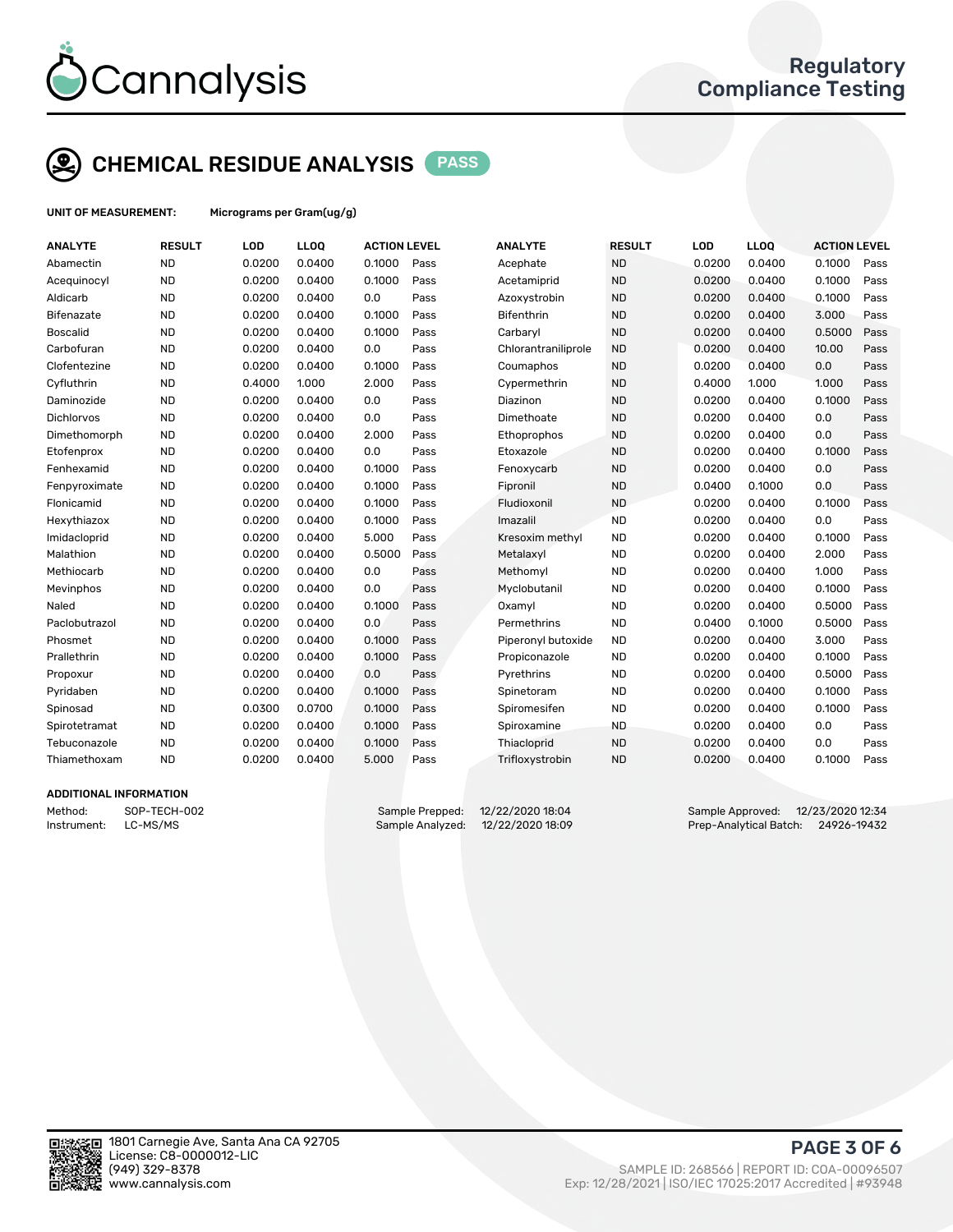

## CHEMICAL RESIDUE GC ANALYSIS PASS

| UNIT OF MEASUREMENT: | м |
|----------------------|---|
|                      |   |

icrograms per Gram(ug/g)

| <b>ANALYTE</b>         | <b>RESULT</b> | LOD    | <b>LLOO</b> | <b>ACTION LEVEL</b> |                  | <b>ANALYTE</b>   | <b>RESULT</b> | <b>LOD</b>             | <b>LLOO</b> | <b>ACTION LEVEL</b> |      |
|------------------------|---------------|--------|-------------|---------------------|------------------|------------------|---------------|------------------------|-------------|---------------------|------|
| Captan                 | <b>ND</b>     | 0.1000 | 0.2000      | 0.7000              | Pass             | Chlordane        | <b>ND</b>     | 0.0109                 | 0.0136      | 0.0                 | Pass |
| Methyl parathion       | <b>ND</b>     | 0.0400 | 0.1000      | 0.0                 | Pass             | <b>PCNB</b>      | <b>ND</b>     | 0.0200                 | 0.0400      | 0.1000              | Pass |
| Chlorfenapyr           | <b>ND</b>     | 0.0800 | 0.1000      | 0.0                 | Pass             | Chlorpyrifos     | <b>ND</b>     | 0.0800                 | 0.1000      | 0.0                 | Pass |
|                        |               |        |             |                     |                  |                  |               |                        |             |                     |      |
| ADDITIONAL INFORMATION |               |        |             |                     |                  |                  |               |                        |             |                     |      |
| Method:                | SOP-TECH-010  |        |             |                     | Sample Prepped:  | 12/22/2020 18:04 |               | Sample Approved:       |             | 12/23/2020 10:32    |      |
| Instrument:            | GC-MS/MS      |        |             |                     | Sample Analyzed: | 12/22/2020 18:09 |               | Prep-Analytical Batch: |             | 24927-19431         |      |
|                        |               |        |             |                     |                  |                  |               |                        |             |                     |      |

## RESIDUAL SOLVENT ANALYSIS PASS

UNIT OF MEASUREMENT: Micrograms per Gram(ug/g)

| <b>ACTION LEVEL</b> |
|---------------------|
| Pass                |
| Pass                |
| Pass                |
| Pass                |
| Pass                |
| Pass                |
| Pass                |
| Pass                |
| Pass                |
| Pass                |
|                     |

#### ADDITIONAL INFORMATION

|         | ADDITIONAL INFORMATION   |                                   |                                    |  |
|---------|--------------------------|-----------------------------------|------------------------------------|--|
| Method: | SOP-TECH-021             | Sample Prepped: 12/22/2020 16:55  | Sample Approved: 12/28/2020 12:55  |  |
|         | Instrument: HS-GC-MS/FID | Sample Analyzed: 12/22/2020 16:55 | Prep-Analytical Batch: 24889-19427 |  |



UNIT OF MEASUREMENT: Cycle Threshold (Ct)

| <b>ANALYTE</b> | <b>RESULT</b>              | LOD   | <b>LLOO</b> | <b>ACTION LEVEL</b> |                 | <b>ANALYTE</b>   | <b>RESULT</b> | LOD   | <b>LLOO</b>      |                  | <b>ACTION LEVEL</b> |
|----------------|----------------------------|-------|-------------|---------------------|-----------------|------------------|---------------|-------|------------------|------------------|---------------------|
| A.fumigatus    | <b>ND</b>                  | 33.00 | 0.0         | 0.0                 | Pass            | A. flavus        | <b>ND</b>     | 33.00 | 0.0              | 0.0              | Pass                |
| A. niger       | <b>ND</b>                  | 33.00 | 0.0         | 0.0                 | Pass            | A. terreus       | <b>ND</b>     | 33.00 | 0.0              | 0.0              | Pass                |
| <b>STEC</b>    | <b>ND</b>                  | 33.00 | 0.0         | 0.0                 | Pass            | Salmonella spp   | <b>ND</b>     | 33.00 | 0.0              | 0.0              | Pass                |
|                | ADDITIONAL INFORMATION     |       |             |                     |                 |                  |               |       |                  |                  |                     |
| Method:        | SOP-TECH-016, SOP-TECH-022 |       |             |                     | Sample Prepped: | 12/23/2020 06:14 |               |       | Sample Approved: | 12/23/2020 13:38 |                     |

Instrument: qPCR Sample Analyzed: 12/23/2020 06:23 Prep-Analytical Batch: 24934-19445

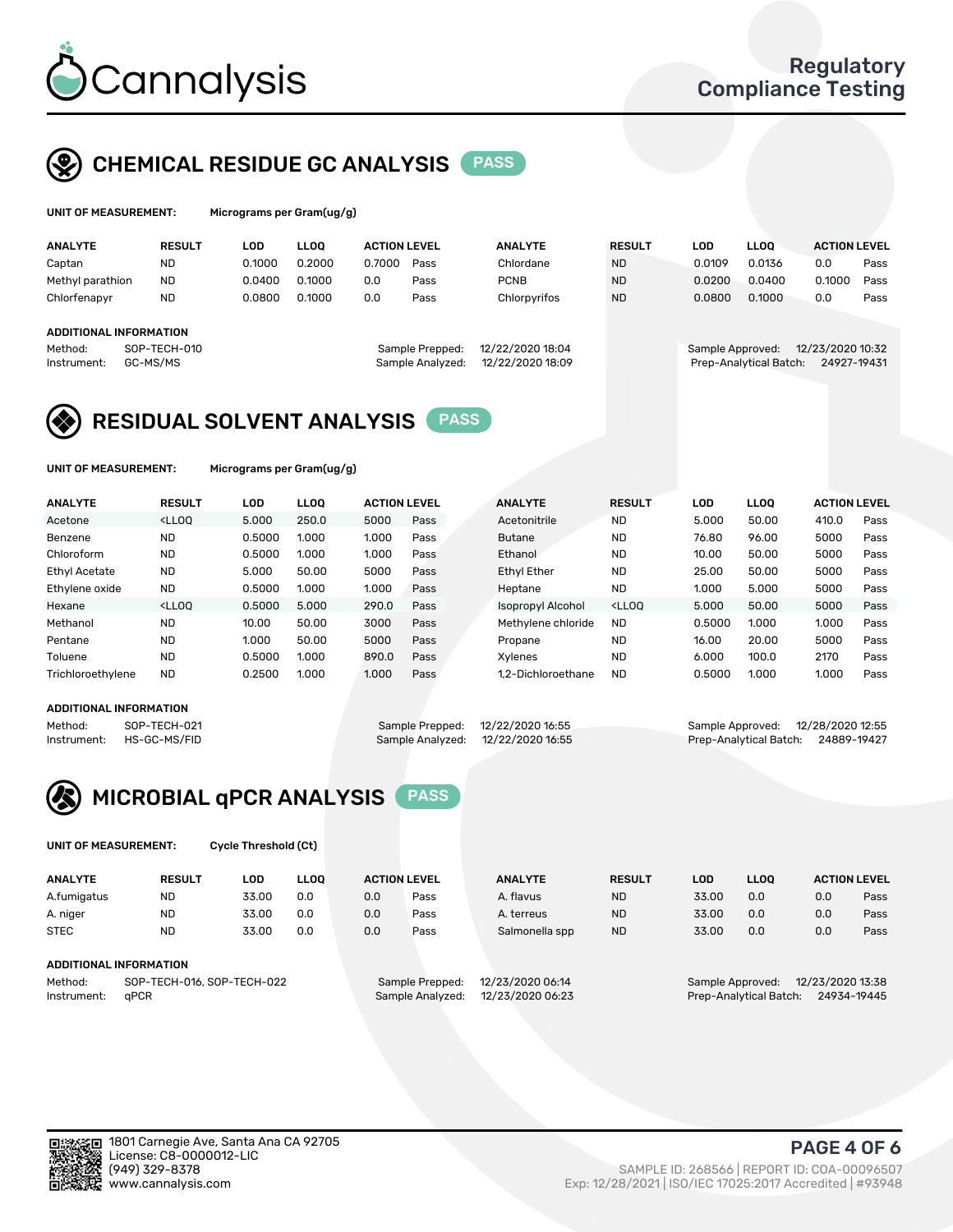



| UNIT OF MEASUREMENT:                                                       |                                                                                                                                                                                        | Micrograms per Gram(ug/g) |                                                                             |                               |      |                           |                            |                        |                                 |                     |      |
|----------------------------------------------------------------------------|----------------------------------------------------------------------------------------------------------------------------------------------------------------------------------------|---------------------------|-----------------------------------------------------------------------------|-------------------------------|------|---------------------------|----------------------------|------------------------|---------------------------------|---------------------|------|
| <b>ANALYTE</b>                                                             | <b>RESULT</b><br><b>ND</b>                                                                                                                                                             | <b>LOD</b><br>0.0200      | <b>LLOO</b><br>0.0500                                                       | <b>ACTION LEVEL</b><br>0.2000 | Pass | <b>ANALYTE</b><br>Cadmium | <b>RESULT</b><br><b>ND</b> | <b>LOD</b><br>0.0050   | <b>LLOO</b><br>0.0500           | <b>ACTION LEVEL</b> | Pass |
| Arsenic<br>Lead                                                            | <lloo< td=""><td>0.0100</td><td>0.0500</td><td>0.5000</td><td>Pass</td><td>Mercury</td><td><b>ND</b></td><td>0.0030</td><td>0.0500</td><td>0.2000<br/>0.1000</td><td>Pass</td></lloo<> | 0.0100                    | 0.0500                                                                      | 0.5000                        | Pass | Mercury                   | <b>ND</b>                  | 0.0030                 | 0.0500                          | 0.2000<br>0.1000    | Pass |
| ADDITIONAL INFORMATION<br>SOP-TECH-013<br>Method:<br>ICP-MS<br>Instrument: |                                                                                                                                                                                        |                           | 12/22/2020 16:49<br>Sample Prepped:<br>12/22/2020 19:35<br>Sample Analyzed: |                               |      |                           | Sample Approved:           | Prep-Analytical Batch: | 12/22/2020 22:58<br>24929-19437 |                     |      |
| (兼)                                                                        | <b>MYCOTOXINS ANALYSIS</b>                                                                                                                                                             |                           |                                                                             |                               |      |                           |                            |                        |                                 |                     |      |

UNIT OF MEASUREMENT: Micrograms per Kilogram(ug/kg)

| <b>ANALYTE</b>          | <b>RESULT</b> | LOD   | LLOO  | <b>ACTION LEVEL</b> |      | <b>ANALYTE</b> |              | <b>RESULT</b> | LOD   | <b>LLOO</b> |       | <b>ACTION LEVEL</b> |
|-------------------------|---------------|-------|-------|---------------------|------|----------------|--------------|---------------|-------|-------------|-------|---------------------|
| Aflatoxin B1            | <b>ND</b>     | 1.000 | 2.000 |                     | N/A  |                | Aflatoxin B2 | <b>ND</b>     | 2.000 | 5.000       |       | N/A                 |
| Aflatoxin G1            | <b>ND</b>     | 2.000 | 5.000 |                     | N/A  |                | Aflatoxin G2 | <b>ND</b>     | 2.000 | 5.000       |       | N/A                 |
| <b>Total Aflatoxins</b> | <b>ND</b>     | 10.00 | 14.00 | 20.00               | Pass |                | Ochratoxin A | <b>ND</b>     | 1.000 | 2.000       | 20.00 | Pass                |
|                         |               |       |       |                     |      |                |              |               |       |             |       |                     |
|                         |               |       |       |                     |      |                |              |               |       |             |       |                     |

#### ADDITIONAL INFORMATION

Method: SOP-TECH-020 Sample Prepped: 12/23/2020 10:57 Sample Approved: 12/23/2020 19:21 Instrument: LC-MS/MS Sample Analyzed: 12/23/2020 10:57 Prep-Analytical Batch: 24956-19457

# FILTH & FOREIGN MATERIAL ANALYSIS PASS

UNIT OF MEASUREMENT: Filth and Foreign Matter (%, #/3g)

| <b>ANALYTE</b>                                              | <b>RESULT</b> | LOD | <b>LLOO</b> | <b>ACTION LEVEL</b>                                                         |      | <b>ANALYTE</b> | <b>RESULT</b> | LOD                                                                           | <b>LLOO</b> | <b>ACTION LEVEL</b> |      |
|-------------------------------------------------------------|---------------|-----|-------------|-----------------------------------------------------------------------------|------|----------------|---------------|-------------------------------------------------------------------------------|-------------|---------------------|------|
| IF RH ME                                                    | <b>ND</b>     | 0.0 | 0.0         | 1.000                                                                       | Pass | <b>IFM</b>     | <b>ND</b>     | 0.0                                                                           | 0.0         | 25.00               | Pass |
| Mold                                                        | <b>ND</b>     | 0.0 | 0.0         | 25.00                                                                       | Pass | <b>SSCD</b>    | <b>ND</b>     | 0.0                                                                           | 0.0         | 25.00               | Pass |
| ADDITIONAL INFORMATION                                      |               |     |             |                                                                             |      |                |               |                                                                               |             |                     |      |
| Method:<br>SOP-TECH-009<br>Instrument:<br>Visual Inspection |               |     |             | 12/22/2020 17:18<br>Sample Prepped:<br>12/22/2020 17:19<br>Sample Analyzed: |      |                |               | 12/22/2020 17:20<br>Sample Approved:<br>Prep-Analytical Batch:<br>24932-19428 |             |                     |      |



PAGE 5 OF 6